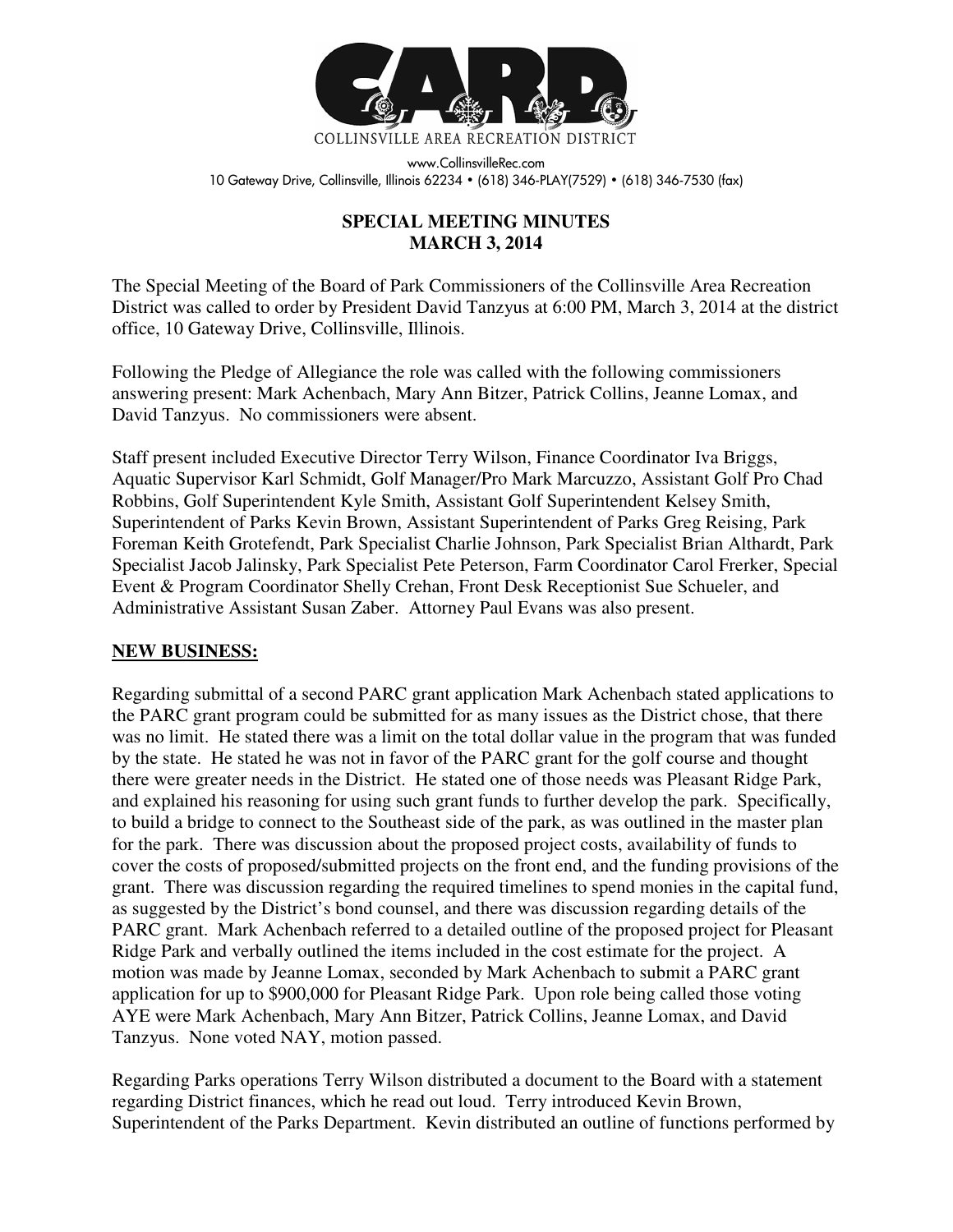the Parks Department to the Board. He read from the listing and provided additional explanation about some of the functions listed on the sheet. Terry explained there was a short fall in some of the funds for the current fiscal year and explained some of the reasons for the shortages. Iva Briggs also provided some explanation. Terry asked for direction from the Board about how to address the shortages,etc. It was suggested the finance working group meet to discuss and address the information and issues presented in more detail. Paul Evans asked about revenue generating opportunities. Terry highlighted the Sport Complex, Splash City, and the golf course. Mary Ann Bitzer mentioned an idea from the past to open rooms in the Activity Center to the outside to make them more accessible to Splash City for party rentals, etc. It was agreed the finance working group would meet within the next week. Keith Grotendfent, Parks Foreman, stated people needed to know that if something didn't change the District would have to start shutting things down, because it was impossible to maintain what the District had with only 6 Parks Department staff.

## **PUBLIC COMMENT:**

Jim Grobmeier addressed the Board regarding the District and the changes he saw in the last seven years. He referred to improvements he observed, especially at the golf course. He stated the District had one of the best golf courses in the area, as compared to others and specifically cited a course in Maryville which he stated was not a good course. He stated he thought the management of the golf course was doing a good job with the people they had. He stated the parks looked good, but if cuts were made in the Parks department he was concerned to have his grand kids, etc. play and get hurt in the parks due to broken equipment, etc. He stated there was debt incurred by previous management that had to be paid, but it would take time and the Board shouldn't try to get rid of it overnight. He stated they needed something to generate money to help with the daily operations, and they needed to be there for everybody.

Rick Rehg addressed the Board regarding an individual that came to his house who told him if he wanted to reduce his taxes to sign the petition. He stated when he asked what the referendum was for he was told it was to reduce his taxes to CARD. He told the individual he was not in favor of it. He stated he thought a lot of things were misstated by the group that led the petition effort and that was why the District had the problem they had. He stated he was told it would save him about \$30 per year. He stated he would be glad to give \$30 for the last year and the next ten years, because he believed in the Park District. He stated the District was diversified. He stated he came from an investment background and the mentality they approached investments was being diversified. He stated everything offered by the District was an asset to all, whether they used it or not. He stated it improved the value of their community and their homes. He stated people didn't mind taxing themselves for things that benefited their community. He stated the group that led the effort to reduce the taxes should come back and educate the public about what they really needed and see if they could get people to vote for an increase in taxes. He referred to a poem titled Wreckers or Builders and then read it out loud.

Joe Ashmann addressed the Board regarding a recording he heard of the last Board meeting. He stated at the last meeting they were talking about \$2 million dollars, a million dollars for the golf course and a million dollars for solar heating. He stated the last meeting was the most inept meeting because half the Board didn't know what they were going to talk about at that meeting. He stated the Board didn't have a clue what they were talking about, but they voted on it. He stated anyone from CARD Watch would have said they owed it to the public to have another meeting to lay out exactly what was going to be done, but it was voted on. He stated he wouldn't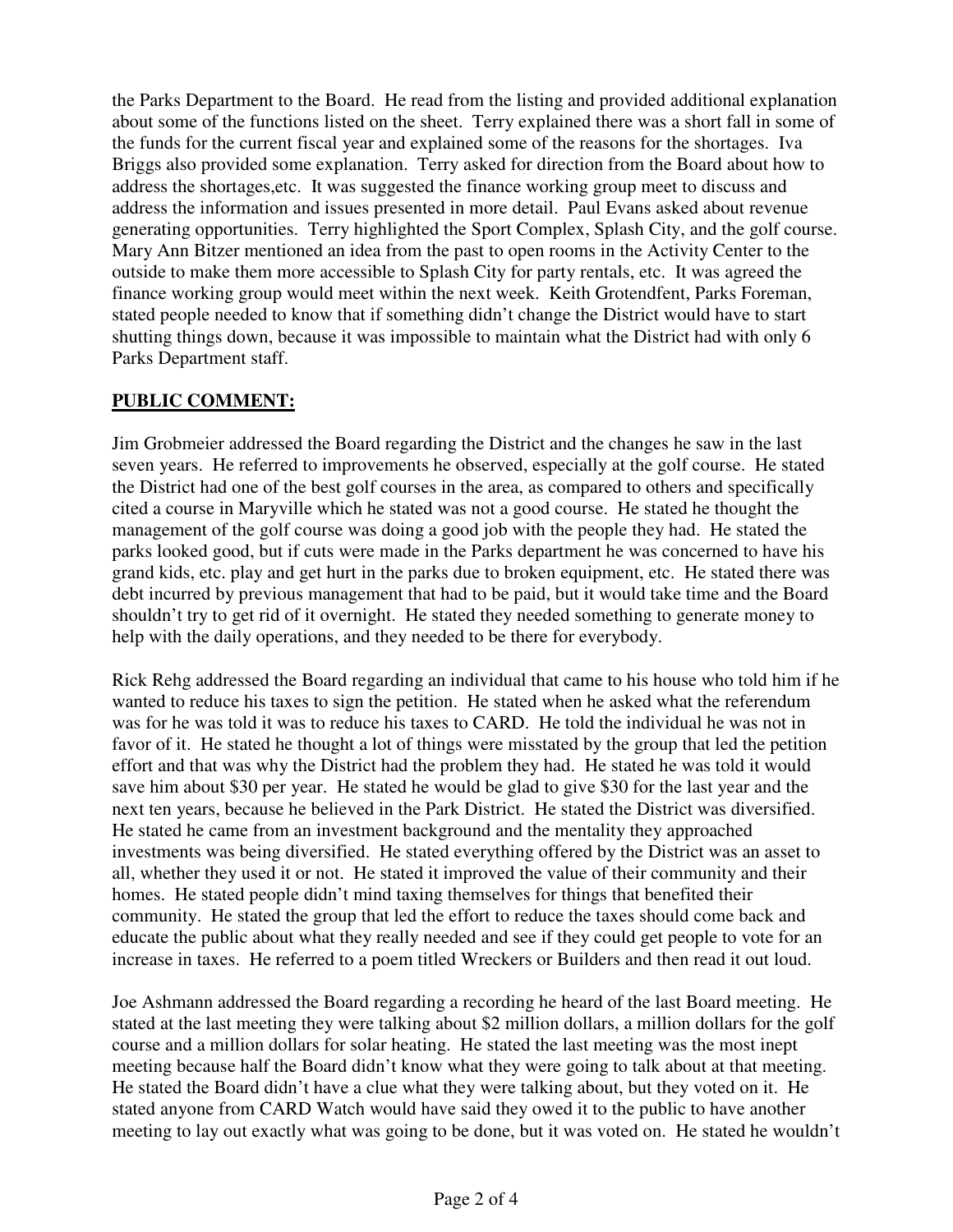have a problem spending 4 million on the golf course if people wanted it. He asked if they could imagine any banker listening to what the Board proposed that night would go along with funding that park for a bridge to nowhere. He referred to the maintenance shed that was built at Pleasant Ridge and the proposed expenditures versus the actual cost to build the shed. He stated Pleasant Ridge Park was crumbs to Maryville. He stated he would work with the Maryville mayor to turn the park over for a dollar before investing more tax dollars into it. He referred to the discussion at the last meeting about capital improvement fund and the statement made that the Board had to spend the money by the end of the year. He stated he wanted to see every disbursement made from the capital improvement fund from the time the golf course was built. He stated he wanted a definition of the things that could appear in the capital improvement fund.

Jim Sparks addressed the Board regarding questions he had and asked what a disaster it would be if the District didn't apply for the grants. He stated the tax payers were giving the District a considerable amount of money on an annual basis, and that was not enough to run the Park District. He stated both of the entities the Board was talking about for the grant were not revenue generating entities. He referenced the District's debt, and then asked the Board to back off and not to take the grant where they would have to come up with a quarter of a million dollars to put in a bridge to get from one part of an unfinished park to the other part of an unfinished park, and put in millions more before it could be completed.

Maggie Grotefendt stated there were some very hard working people that worked for the Park District, and many of them worked for the previous Director, who she stated was not a good Director. She stated the best thing the Board did was to get rid of him. She stated Terry was working his tail off to make it better for the people, and she wanted the tax payers to realize the Park District was needed. She stated they didn't want to be the next East St. Louis, where the parks were closed, and they needed Collinsville to be sustainable. She stated she agreed with the gentleman that stated they did not need a bridge to nowhere, and stated they needed something that would generate revenue. She stated she realized they had a park to finish, and that was great, but they needed revenue.

Iva Briggs stated the people at the office had taken on two to three jobs to cut expenses. She stated if the Board kept taking money away there was no way they could make ends meet. She reference changes made at the District and stated they did everything they could to cut back, but still things were taken away, making it harder for people to do their job. She stated she was with the old Director and other people that worked there and stated she didn't know why she stayed. She stated Terry made it worth coming to work. She stated they had to have people to help bring money into the District, in order for it to keep running. She stated she didn't have little kids, but she wanted the parks to stay nice for the kids that did live and play there.

Joe Ashmann stated the Board was going to have to make a decision to shut something down, terminate some more employees or increase taxes. He stated he thought they would make a decision to increase taxes.

Karl Schmidt, Aquatic Supervisor, stated he wanted to clarify information about the solar grant. He stated the solar project was not just for Splash City and was estimated to off set \$30,000 in expenses. He stated it wouldn't generate money, but it would save the Park District money.

Jeanne Lomax asked if they could go to the City for TIF money to help make the District's bond payment for the bond that paid for Splash City. Mark Achenbach stated the City had not